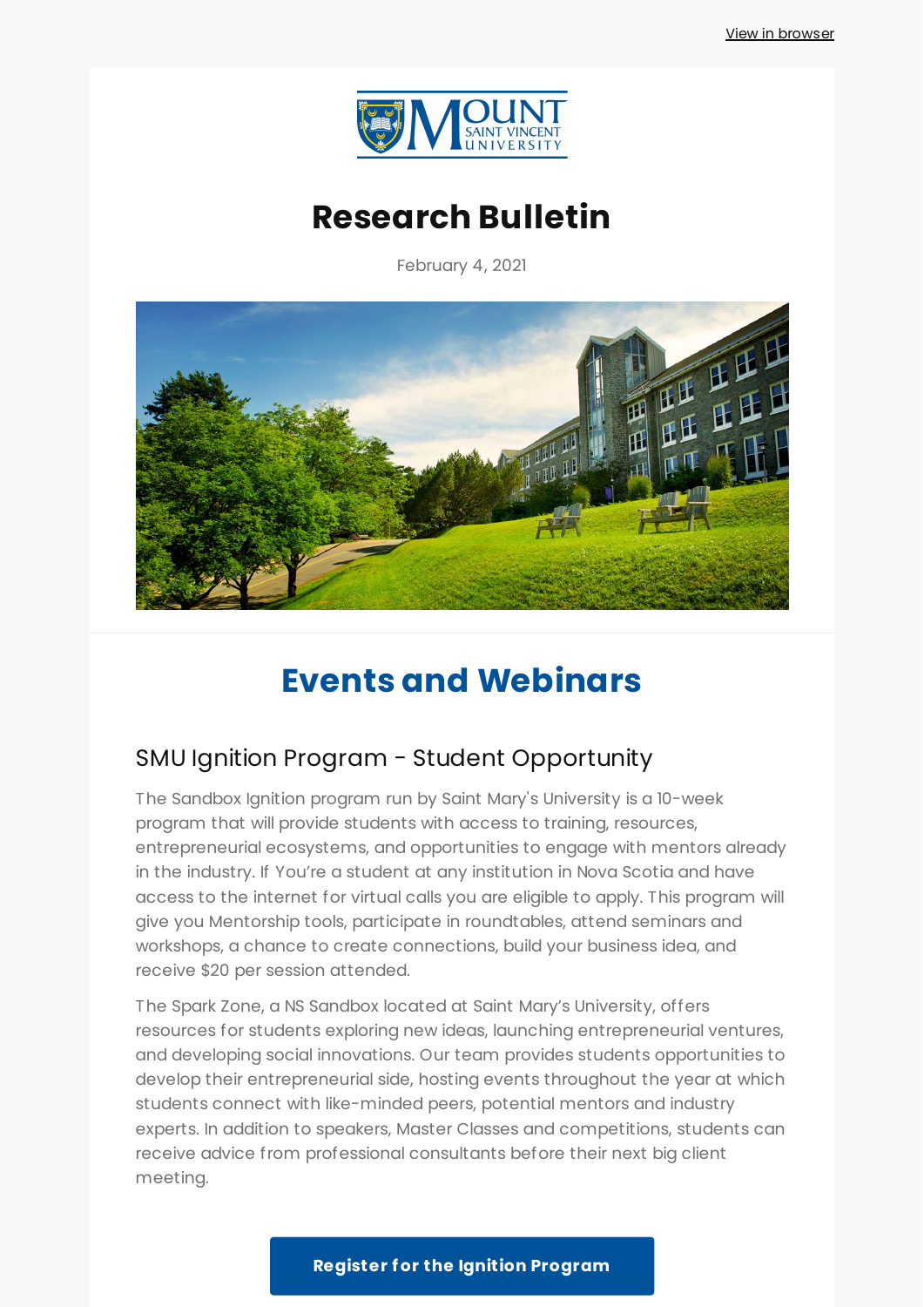## Indigenous Pathways Call - MITACS

Mitac is excited to share the Indigenous Pathways Call. This launch will feature an upcoming webinar that celebrates the work of Indigenous researchers from previous Calls. This webinar brings awareness to Indigenous research practices and ethics, walks participants through key considerations during the application process, as well as amplifies the amazing work and message of revitalization efforts for endangered Indigenous languages. The goal is to ensure those attending the call see themselves reflected in the webinar space and in our programs, and that the information is relatable.

#### **More [Information](https://discover.mitacs.ca/indigenous/) on Indigenous Pathways Call**

### Dalhousie Health Law and Policy Seminar Series

The Institute hosts an extremely popular series of seminars that are open to the public and attracts a broad audience from across the university, government, and health care communities. Invited scholars and practitioners share their knowledge and reflections on the latest health law and policy issues. Below are lists of upcoming events and their topics.

| <b>Upcoming Seminars</b> |                                                                                                 |
|--------------------------|-------------------------------------------------------------------------------------------------|
| February 11,<br>2022     | Realizing Human Rights and Social Justice in Mental<br>Health                                   |
| <b>March 4, 2022</b>     | Foregrounding Justice in the Use of Novel Artificial<br>Womb Technologies                       |
| <b>March 18, 2022</b>    | COVID-19 and Migrant Workers: Essential and<br>Vulnerable, but not Necessarily Essential Enough |

**More [Information](https://www.dal.ca/faculty/law/hli/seminar-series.html) on Dalhousie Health Law and Policy Seminar Series**

# Call for Expressions of Interest: Spring 2022 CIHR-III New Investigator Forum

CIHR-III is committed to supporting the next generation of infection and immunity researchers in Canada to achieve the highest possible level of scientific excellence. Recognizing the unique challenges faced by early career researchers, CIHR-III is pleased to announce the New Investigator Forum, an event dedicated to supporting and promoting the professional development of early career researchers and late-stage post-doctoral researchers or research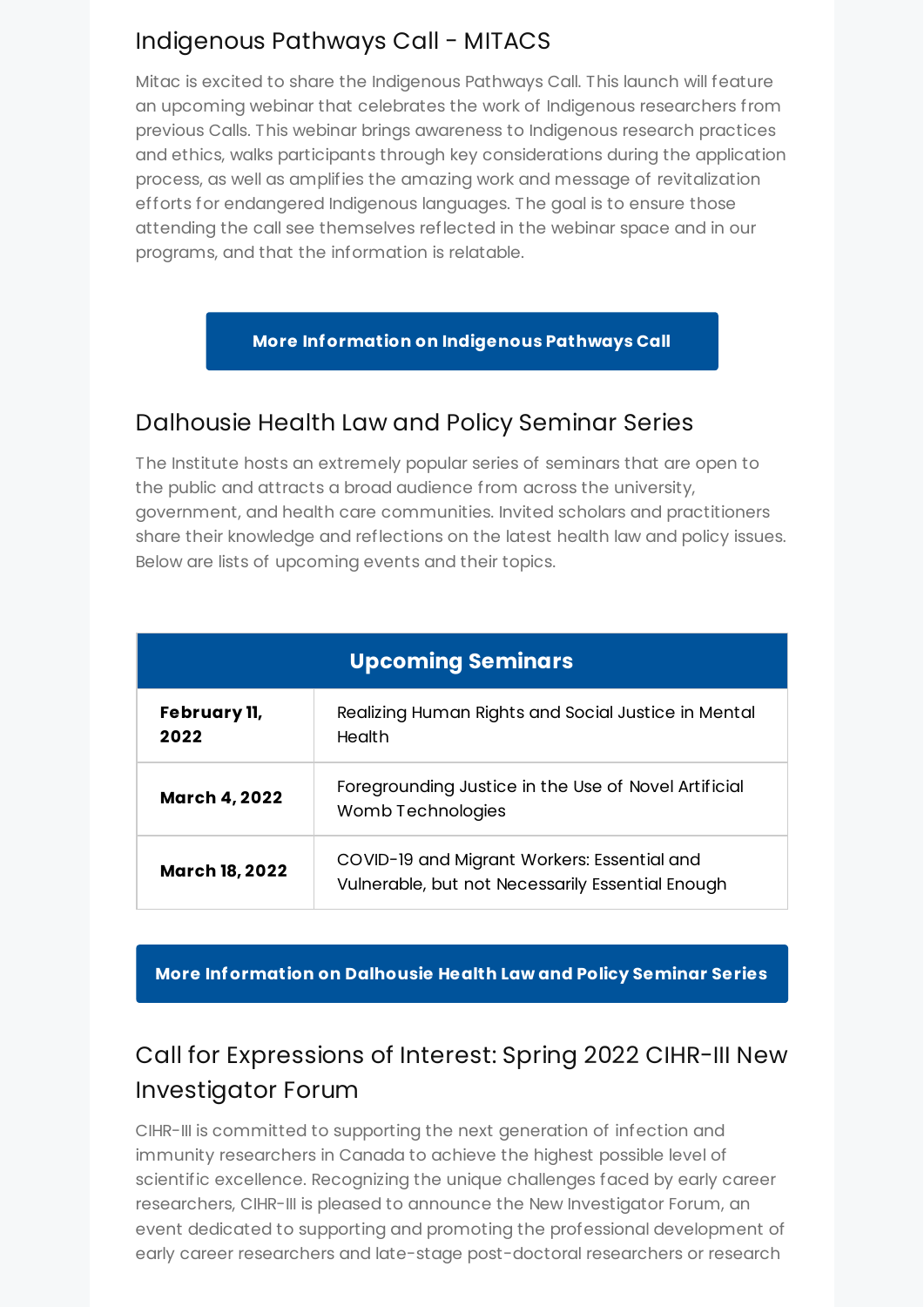associates whose research is relevant to CIHR-III's mandate. the next New Investigator Forum will be held virtually from **March 29 – 31, 2022.**

**More Information on the New [Investigator](https://cihr-irsc.gc.ca/e/52688.html) Program**

# **Funding Opportunities**

# Call for Student Applications - CN Research Internship Summer Placement

The Senate Committee on Research and Publications (CRP) is now accepting applications for the **CN Student Research Internship for Summer 2022**.

The application form can be found [here.](https://www.msvu.ca/wp-content/uploads/2020/05/CRP.FORM_.01020CN20Research20Internship.docx)

The repurposing from the CN Management Development for Women Excellence Fund to the CN Student Research Internship Fund will provide Student Research Internships for graduate and undergraduate students, providing experiential learning opportunities to students for careers in the private, public or not-for-profits sectors. To adhere closely to the original intent of the agreement between CN and Mount Saint Vincent, first preference will be given to student female researchers, and/or those doing research in areas related to women. Paid research internships for our Mount students will not only provide relevant, paid, work experience but will also fulfill goals of the Mount's Interim Strategic Research Plan (*2019-2021)* and the University's overall Strategic Plan (*Strength through Community: 2021-2028*).

The application form can be found [here.](https://www.msvu.ca/wp-content/uploads/2020/05/CRP.FORM_.01020CN20Research20Internship.docx) and must be emailed to [research@msvu.ca](mailto:research@msvu.ca) by **March 1 st , 2022.**

**[Instructions](https://www.msvu.ca/wp-content/uploads/2019/01/CRP.INST_.010-CN-Research-Internship-Mar-2020.pdf) for CN Research Internship Summer Placement**

# **Announcements**

## Call for Papers - Atlantis Journal

*Atlantis* is currently open for submissions related to the Call for Papers titled Mis/classification: Identity-based Inequities in the Canadian and Global Postsecondary Context, as well as non-themed research papers, book reviews, and literary work. For all submissions, please read our [submission](https://journals.msvu.ca/index.php/atlantis/about/submissions) guidelines and [about](https://journals.msvu.ca/index.php/atlantis/about) page before sending work. For questions, please contact Katherine Barrett (Managing Editor), [atlantis.journal@msvu.ca.](mailto:atlantis.journal@msvu.ca.) the next submission deadline is **April 29, 2022.**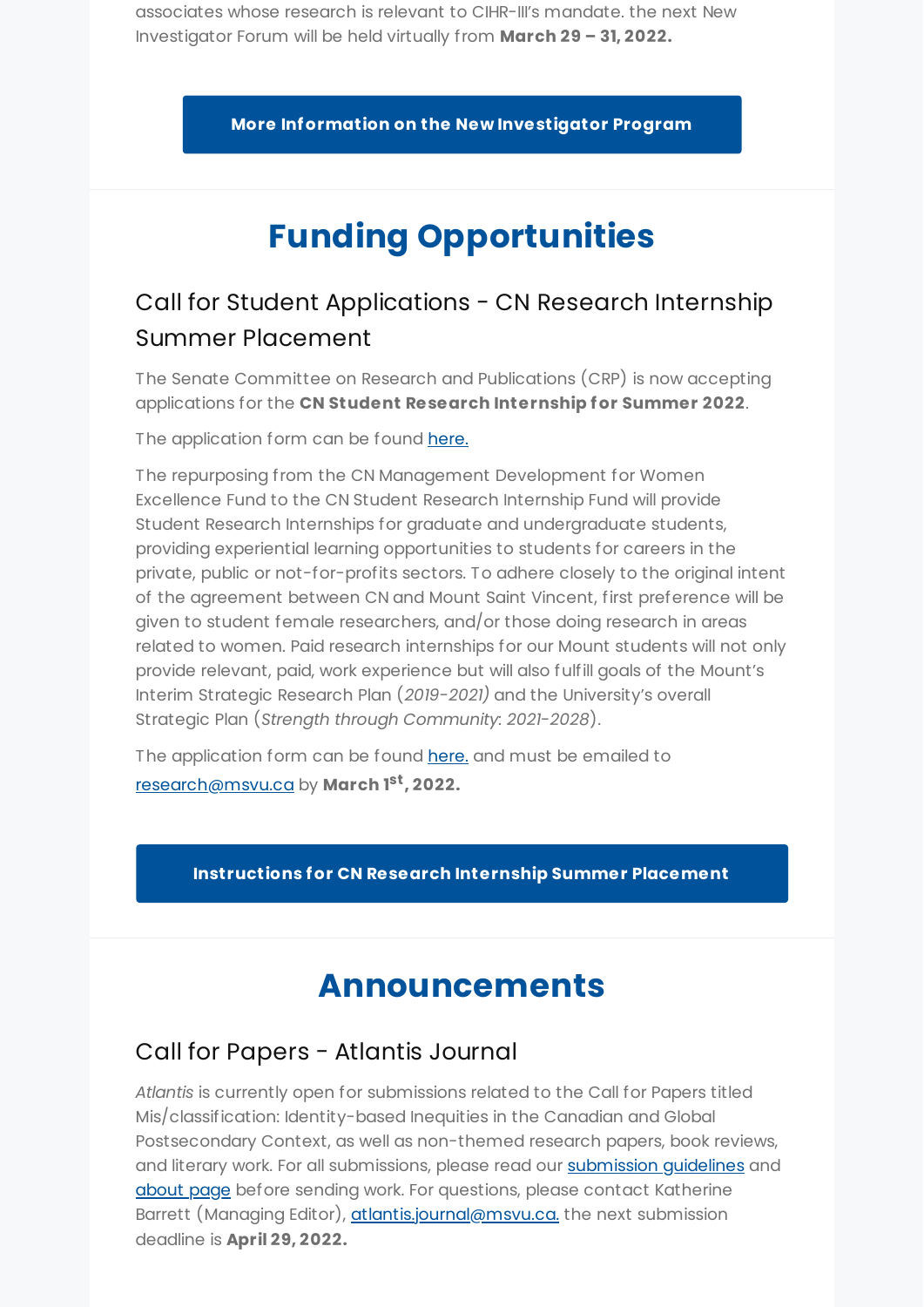### The Federation of [Humanities](https://www.federationhss.ca/en/programs-policy/advocacy/RoleofHSS) and Social Sciences

The Federation of Humanities and Social Sciences asked several researchers profiled in the Federation's report *Think Big*: *How the social sciences and humanities are building a better Canada***:** what do they think about the **# Roleof HSS**? Now we want to hear from you. Send your success story about how HSS education has opened up successful career paths for you, and/or how your research is contributing to addressing our greatest challenges and building a better future. Email us at [communications@federationhss.ca](mailto:communications@federationhss.ca) to be featured next!

#### **More [information](https://www.federationhss.ca/en/programs-policy/advocacy/RoleofHSS) on the Federation of Humanities and Social Sciences**

## Introduction The [Responsible](https://rcr.ethics.gc.ca/eng/news-nouvelles_2021-12-17.html) Conduct of Research Framework (2021)

The Canadian Institutes of Health Research (CIHR), the Natural Sciences and Engineering Research Council of Canada (NSERC), and the Social Sciences and Humanities Research Council of Canada (SSHRC) are pleased to announce the release of the *Tri-Agency Framework: Responsible Conduct of Research (2021)*. The RCR Framework (2021) replaces the 2016 version as the official responsible conduct of research policy of the three federal research funding agencies

**Read [Government](https://rcr.ethics.gc.ca/eng/news-nouvelles_2021-12-17.html) of Canada Article**

# Considerations of Sex Gender Dimensions by Research Ethics Committees: a Scoping Review

Dr. Abha Saxena published her work titled *Considerations of sex gender dimensions by research ethics Committees: a scoping review.* This study explores the reality of sex and gender in health research and areas for improvement for research ethic committees in identifying gender gaps at an early stage of the development of research protocols.

**Read [Article](https://journals.msvu.ca/index.php/atlantis/callforpapers)**

### Tri-agency grants management solution initiative

The three federal granting agencies, the Canadian Institutes of Health Research (CIHR), the Natural Sciences and Engineering Research Council (NSERC), and the Social Sciences and Humanities Research Council (SSHRC) have embarked on an initiative to modernize their grants management system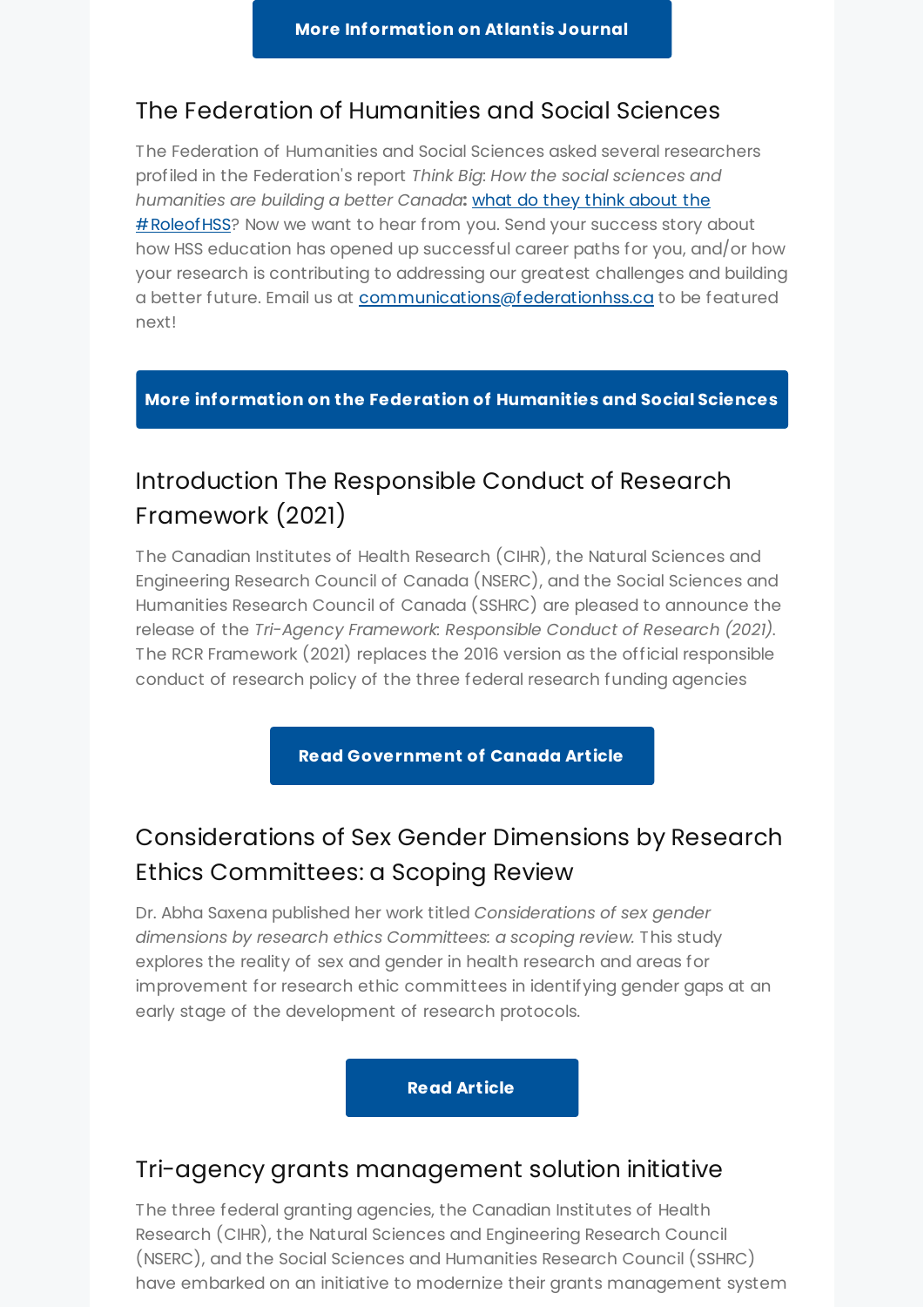to better support applicants, administrators and reviewers during the grants management lifecycle.

To ensure the initiative takes into consideration external perspectives, TGMS has also established two collaboration groups: the External [advisory](https://science.gc.ca/eic/site/063.nsf/eng/h_98250.html#eab) board and the External change agent [network.](https://science.gc.ca/eic/site/063.nsf/eng/h_98250.html#ecan)

If you would like to get involved, please email **IGMS-SGSTO@cihr-irsc.gc.ca**.

**More [Information](https://science.gc.ca/eic/site/063.nsf/eng/h_97924.html) on the Tri-agency grants initiative**

# Call for Applications - Mourou/Strickland Mobility Program

The Embassy of France in Canada is launching the 4<sup>th</sup> edition of its Mourou/Strickland Mobility Program! This program is intended for French and Canadian researchers (Quebec excluded as there are specific programs between France and the Quebec Government) who wish to spend a short period of time with their counterpart, either in France or in Canada.

The call for applications is open to all research fields (with a focus on "Emerging technologies" and "climate", see Guidelines). All researchers working in a Canadian or French laboratory, university or research center can apply. The laureates are offered a transatlantic flight and financial support for a short stay on site. Missions will have to take place between March 25th and December 31st 2022.

The application deadline is **February 6, 2022.**

#### **More Information on the [Mourou/Strickland](https://francecanadaculture.org/appel-a-candidatures-programme-mourou-strickland-mobilite-des-chercheurs-2022/) Mobility**

## TCPS 2: CORE-2022

The Secretariat on Responsible Conduct of Research (the Secretariat) wants to inform the research community that the current*Tri-Council Policy Statement 2: Course on Research Ethics* (TCPS 2: CORE) will soon be replaced by a new version – TCPS 2: CORE-2022. The latter will refer exclusively to the TCPS 2 and will focus on ethics guidance that is applicable to all research involving human participants, regardless of discipline or methodology.

Migration to CORE-2022 will take place during the week of **January 10, 2022**. Access to existing CORE registration and course completion information by users and institutions will continue, albeit through CORE-2022's database. However, there will be no transition period during which both versions are available. Therefore, the Secretariat advises anyone who has started the current version of the course, but has not completed it, to do so by **December 31, 2021.**This is to avoid losing your progress in the current version.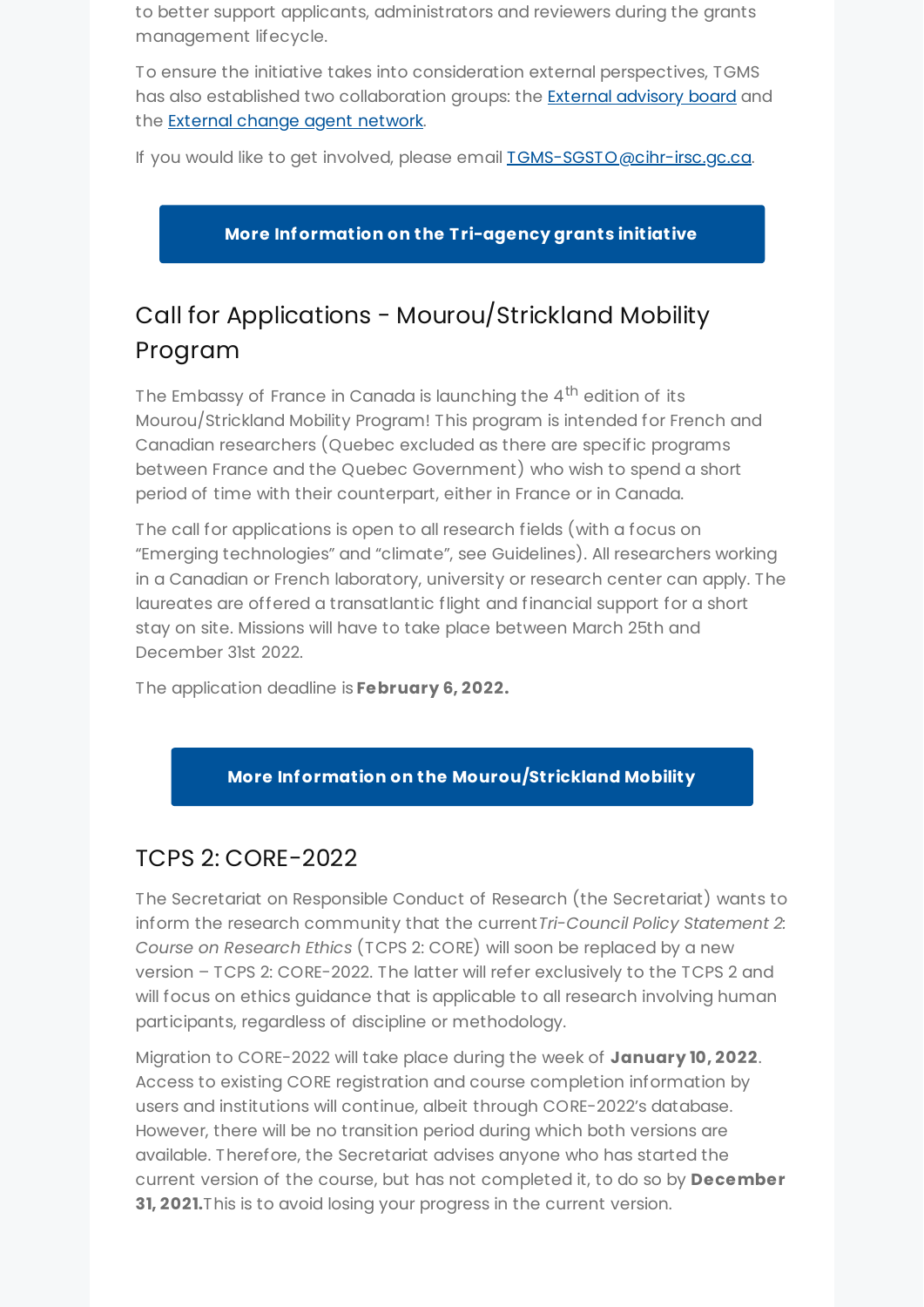### Calling All Researchers for Art!

The MSVU's Research Office is looking for art pieces to hang in their office. If you or any fellow researchers have interesting art pieces such as photos or paintings of current or previous research projects, please submit them to [jacqueline.gahagan@msvu.ca](mailto:jacqueline.gahagan@msvu.ca.)

### Have Your Say: NSERC 2030 Consultations

As announced in Spring 2021, Natural Sciences and Engineering Research Council of Canada (*NSERC*) is hard at work developing a new strategic plan that will guide our efforts over the next decade. In Phase 2 of our process, we are engaging with external stakeholders on key topics relevant to the future of natural sciences and engineering research funding in Canada. To encourage feedback and input, a series of discussion papers have been published on our website. They are grouped under three themes: Supporting research; Supporting researchers, students and post-doctoral fellows; and improving funding efficiency and enhancing research use and impact.

We encourage people inside and outside the natural sciences and engineering research communities to review as many papers as they wish and use the comment form to send us their thoughts and ideas anonymously. Thought provoking ideas, novel perspectives and lived experience examples are welcome. Your feedback will help inform our decision-making process to develop our next strategic plan: NSERC 2030.

Thank you in advance for your feedback. Any additional questions about the discussion papers or the consultations can be directed to [nserc2030crsng@nserc-crsng.gc.ca.](https://www.nserc-crsng.gc.ca/NSERC-CRSNG/NSERC2030-CRSNG2030/index_eng.asp)

#### **More Information on NSERC [Consultations](https://www.nserc-crsng.gc.ca/NSERC-CRSNG/NSERC2030-CRSNG2030/index_eng.asp)**

#### Research with Human Participants During COVID-19

Face-to-Face research continues, including research off-campus and in the community, following a research plan approved by the Lab Reopening Committee. Researchers must send an email to [ethics@msvu.ca](mailto:ethics@msvu.ca) to indicate they are now resuming under MSVU Level 3.

In keeping with the Province of Nova Scotia "Reopening Safely with COVID-19 Plan", Mount Saint Vincent University has revised the schedule of resumption of Face-to-Face / In-person research for MSVU researchers. Click the "More Info" button for details and how the phases of the Province of Nova Scotia align with MSVU Levels of Resumption.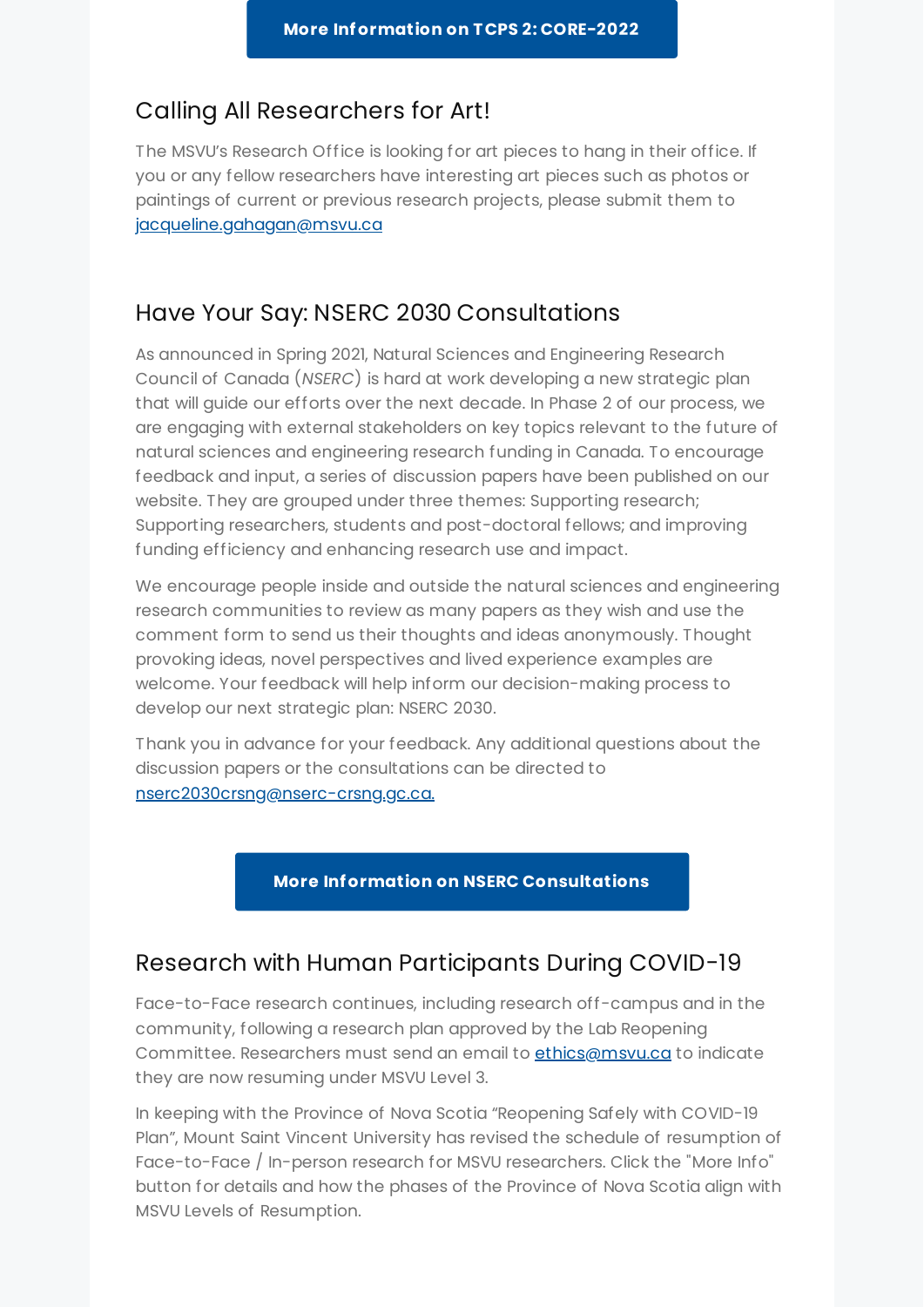## NS LGBT Seniors Archive Community Advisory Committee

The Nova Scotia LGBT Seniors Archive is currently looking to expand our Community Advisory Committee. We are looking for individuals who reside in, are from, or have connections to Nova Scotia, and who identify as part of the 2SLGBTQIA+ community. No experience with archives is necessary, and members of all ages, genders, and cultural backgrounds are welcome. Participation from seniors (age 55+); Black/African Nova Scotian, Indigenous, and other people of colour; as well as transgender, non-binary, gender nonconforming, and other gender diverse individuals is greatly appreciated and strongly encouraged. Please see the attached document for more information.

Interested Community Advisory Committee participants can email Rachel Moore at [rc348749@dal.ca.](mailto:rc348749@dal.ca) Applicants for the Project Coordinator position are encouraged to send a resume and cover letter to Jacqueline Gahagan at [Jacqueline.Gahagan@MSVU.ca.](mailto:jacqueline.gahagan@MSVU.ca.)

**More [Information](https://www.dal.ca/sites/lgbt-archives/our-team.html) of the NS LGBT Seniors Archive Committee**

# **MSVU Research Achievements**

#### MSVU Research Minutes

Keep up with research projects at the Mount through MSVU's Research Minutes posted on the Research Office's Facebook, Twitter, and Instagram accounts. Our latest post highlights the work of Dr. Zachary Zimmer in the department of family studies and Gerontology and his work on early life war experience in Vietnam and effects on health later in life.

**[Research](https://www.msvu.ca/research-at-the-mount/about-us/research-communications-at-msvu/) Minutes Videos**

# MSVU Researcher Awarded Almost \$100,000 to Study Intergenerational Effects of Child Maltreatment

Mount Saint Vincent University researcher Dr. [Jennifer](https://www.msvu.ca/academics/bachelor-of-science-bsc/psychology/faculty-and-staff/dr-jennifer-khoury/) Khoury has received \$99,984.02 from Research Nova Scotia's New Health Investigator Grant program for her new study titled "Understanding the impact of maternal childhood maltreatment on perinatal biological, psychological and health risk."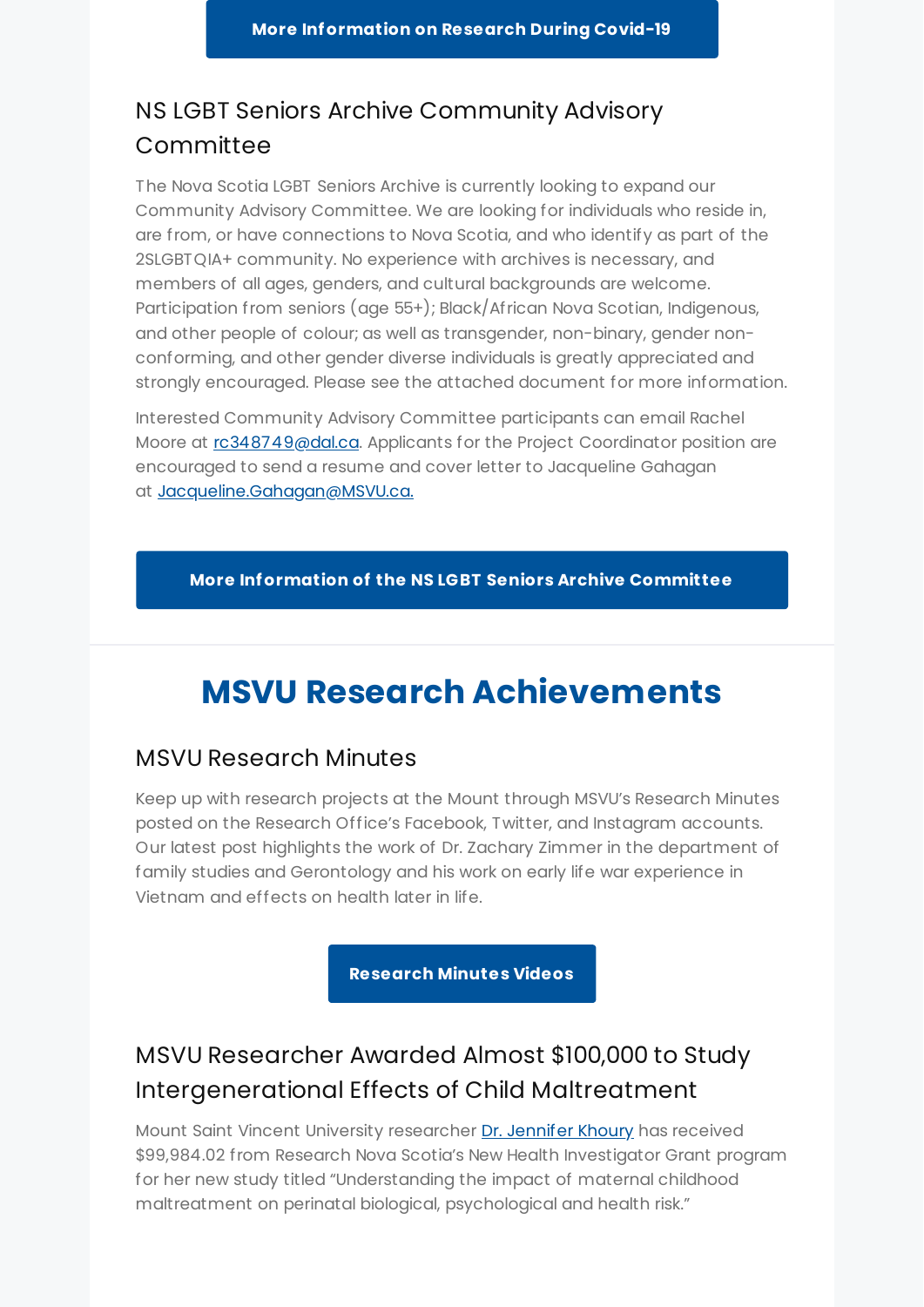## Inaugural conference to focus on supporting Black researchers in STEMM in Canada

On January 30, 2022, more than 1,000 scientists, scholars, educators and advocates joined in an online conference focused on attracting and retaining Black researchers in the fields of Science, Technology, Engineering, Mathematics, and Medicine & Health (STEMM) in Canada. The BE-STEMM 2022 Conference runs from January 30 to February 2, 2022. It is open to everyone to attend. Learn more about the BE-STEMM 2022 [Conference](https://be-stemm.blackscientists.ca/).

**Read [Article](https://www.msvu.ca/inaugural-conference-to-focus-on-supporting-black-researchers-in-stemm-in-canada/)**

# MSVU professor and researcher elected as Fellow of the American Association for the Advancement of Science

Dr. Chérif F. Matta, Professor and Chair of the Department of Chemistry and Physics at Mount Saint Vincent University, has been elected to the 2021 class of *American Association for the [Advancement](https://www.aaas.org/fellows) of Science (AAAS) Fellows*, one of the most distinct honours in the scientific community. He has been elected for his work in theoretical chemistry and biophysics.

**Read [Article](https://www.msvu.ca/msvu-professor-and-researcher-elected-as-fellow-of-the-american-association-for-the-advancement-of-science/)**

# **IT&S Cyber Security Tips**

### Home Wi-fi Cybersecurity Tips

Your wifi router is the front door to your home network. Cybercriminals use hacked home routers in their botnets, and a hacked router would let the hacker see your personal information coming and going on your network or even redirect you to fake banking websites to steal your online banking passwords. As well, some computer viruses can spread over wifi.

Therefore, secure your router from your internet service provider, and any other network devices you use like retail routers, wifi extenders, and powerline adapters. This will help protect you from unwanted guests on your network, from the street or from the internet.